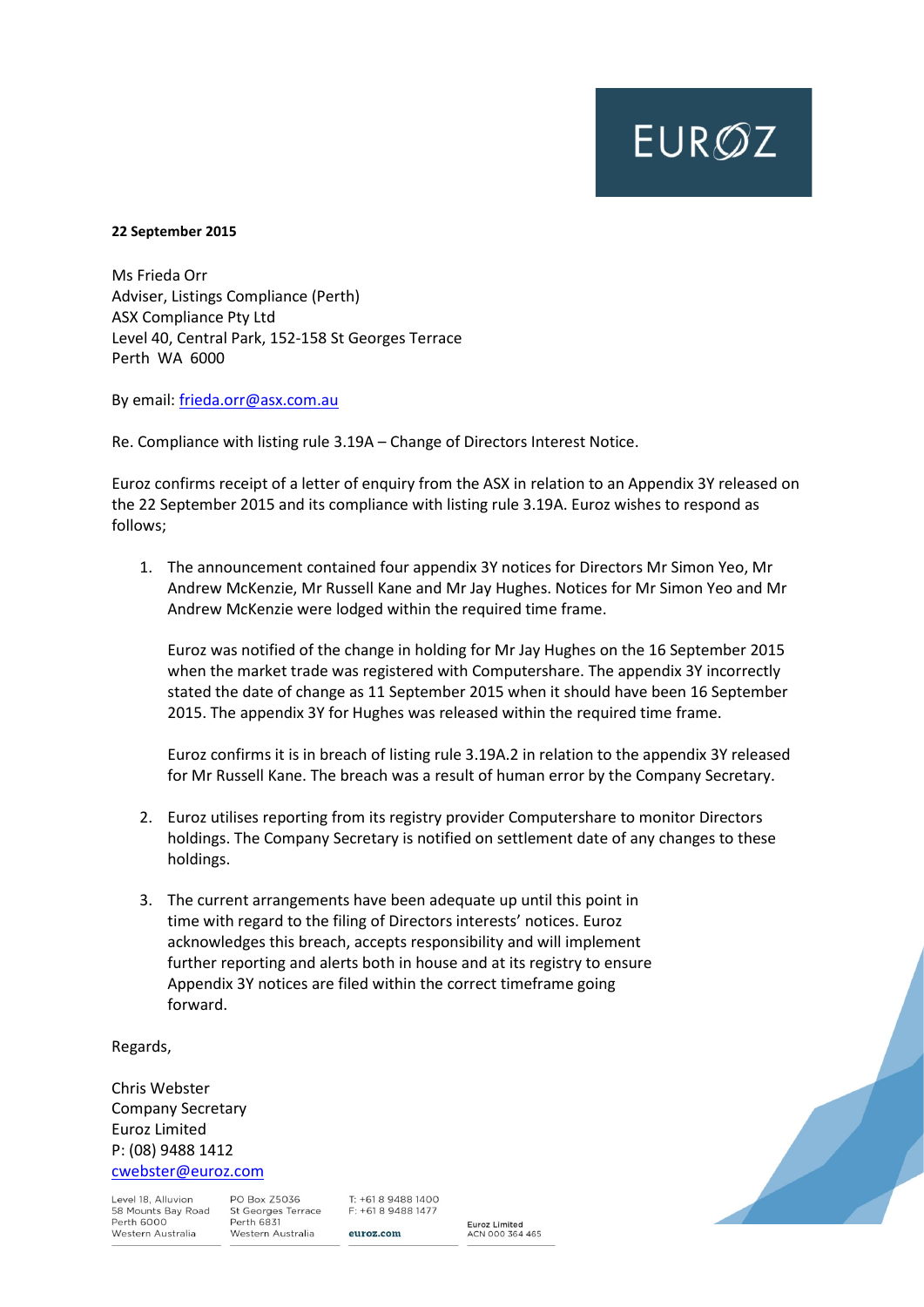

22 September 2015

Mr Chris Webster Company Secretary Level 18, 58 Mounts Bay Road PERTH WA 6000

By email: [cwebster@euroz.com.au](mailto:cwebster@euroz.com.au)

Dear Chris,

## **EUROZ LIMITED ("COMPANY")**

We refer to the following.

- 1. The Company's announcement lodged with ASX Ltd ("ASX") on 22 September 2015 regarding a change of director's interest notice for Mr Jay Hughes and Mr Russell Kane ("Appendices 3Y").
- 2. Listing rule 3.19A which requires an entity to tell ASX the following.
- *3.19A.1 The notifiable interests of a director of the entity (or in the case of a trust, a director of the responsible entity of the trust) at the following times:*
	- *On the date that the entity is admitted to the official list.*
	- *On the date that a director is appointed.*

*The entity must complete an Appendix 3X and give it to ASX no more than 5 business days after the entity's admission or a director's appointment.* 

- *3.19A.2 A change to a notifiable interest of a director of the entity (or in the case of a trust, a director of the responsible entity of the trust). The entity must complete an Appendix 3Y and give it to ASX no more than 5 business days after the change occurs.*
- *3.19A.3 The notifiable interests of a director of the entity (or in the case of a trust, a director of the responsible entity of the trust) at the date that the director ceases to be a director. The entity must complete an Appendix 3Z and give it to ASX no more than 5 business days after the director ceases to be a director.*

Level 40, Central Park 152-158 St George's **Terrace** Perth WA 6000

www.asx.com.au Customer service 13 12 79 61 8 9224 0052 frieda.orr@asx.com.au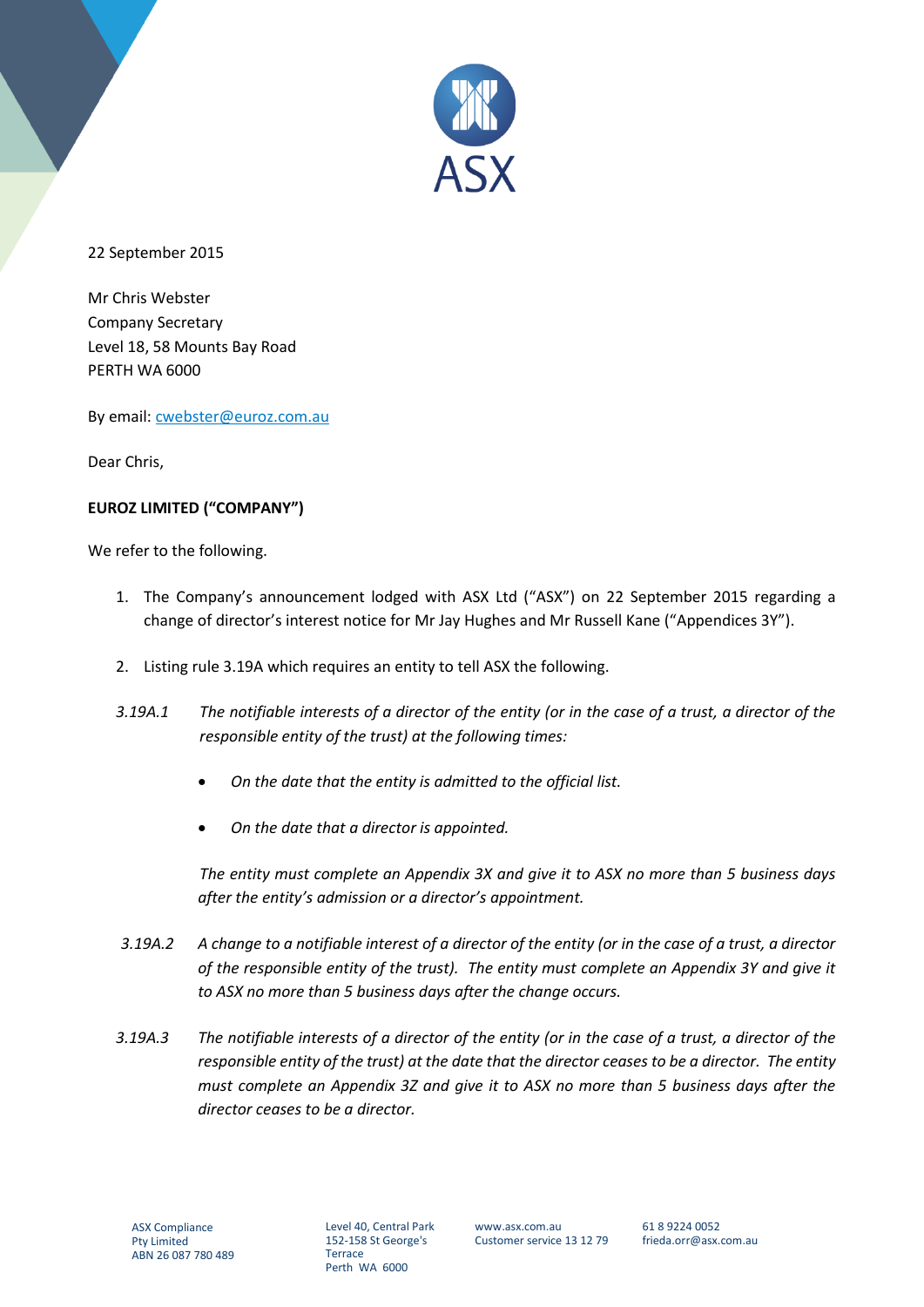

3. Listing rule 3.19B which states as follows.

*An entity must make such arrangements as are necessary with a director of the entity (or in the case of a trust, a director of the responsible entity of the trust) to ensure that the director discloses to the entity all the information required by the entity to give ASX completed Appendices 3X, 3Y and 3Z within the time period allowed by listing rule 3.19.A. The entity must enforce the arrangements with the director.*

As the Appendix 3Y for Mr Jay Hughes indicates a change in Mr Hughes' notifiable interest occurred on 11 September 2015, the Appendix 3Y should have been lodged with the ASX by 18 September 2015. As the Appendix 3Y for Mr Russell Kane indicates a change in Mr Kane's notifiable interest occurred on 8 September 2015, the Appendix 3Y should have been lodged with the ASX by 15 September 2015. As the Appendices 3Y were lodged on 22 September 2015 it appears that the Company may be in breach of listing rules 3.19A and/or 3.19B.

Please note that ASX is required to record details of breaches of the listing rules by listed companies for its reporting requirements.

ASX reminds the Company of its contract with ASX to comply with the listing rules. In the circumstances ASX considers that it is appropriate that the Company make necessary arrangements to ensure there is not a reoccurrence of a breach of the listing rules.

Having regard to listing rules 3.19A and 3.19B and Guidance Note 22: "Director Disclosure of Interests and Transactions in Securities - Obligations of Listed Entities", we ask that you answer each of the following questions.

- 1. Please explain why the Appendices 3Y were lodged late.
- 2. What arrangements does the Company have in place with its directors to ensure that it is able to meet its disclosure obligations under listing rule 3.19A?
- 3. If the current arrangements are inadequate or not being enforced, what additional steps does the Company intend to take to ensure compliance with listing rule 3.19B?

Your response should be sent to me by e-mail t[o frieda.orr@asx.com.au.](mailto:frieda.orr@asx.com.au) It should not be sent to the Company Announcements Office.

A response is requested as soon as possible and, in any event, not later than **3:00 pm WST** on **Thursday 24 September 2015**.